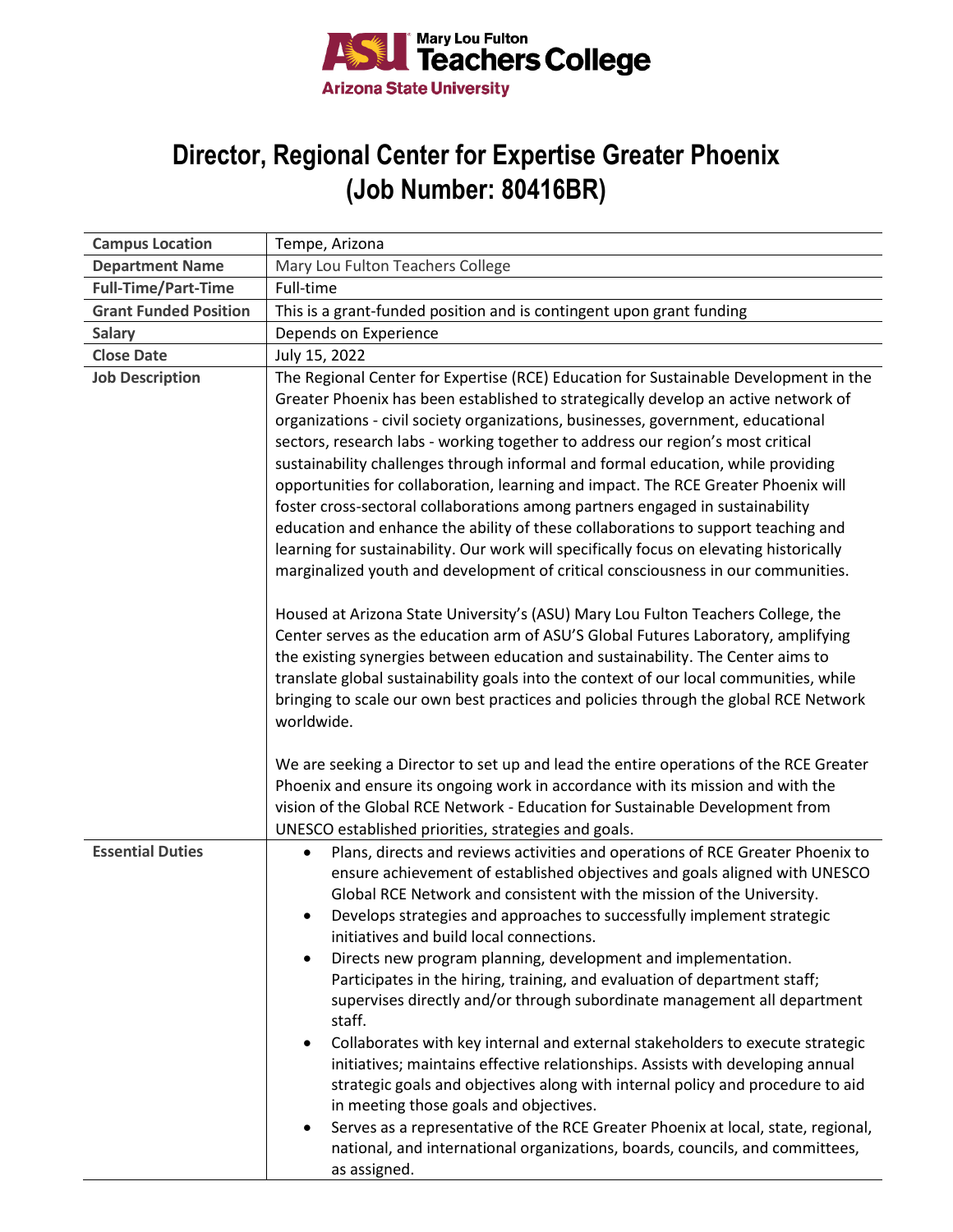

**Arizona State University** 

| <b>Minimum</b><br><b>Qualifications</b> | Works collaboratively with stakeholders, leadership, and other related staff<br>to define and identify all required infrastructure needs to implement strategic<br>initiatives set forth by evolving department and portfolio.<br>Resolves problems and/or issues affecting the department; directs measures<br>$\bullet$<br>to improve the effectiveness and efficiency of the department.<br>Directs, manages and oversees the design, development, coordination and<br>evaluation of departmental programs and projects to ensure achievement of<br>established outcomes.<br>Grant writing expertise, writing grant proposals, compiling information about<br>founding sources, writing reports on the progress of the applied for grants,<br>and staying up to date on regulations that may affect the pursuit of funding.<br>Bachelor's degree in a field appropriate to the area of assignment AND eight (8) years<br>of related administrative experience, which includes five (5) years of supervisory<br>experience; OR, Twelve (12) years of related administrative experience, which<br>includes five (5) years of supervisory experience; OR, Any equivalent combination of<br>education and/or experience from which comparable knowledge, skills and abilities<br>have been achieved.                                                                                                                                                                  |
|-----------------------------------------|----------------------------------------------------------------------------------------------------------------------------------------------------------------------------------------------------------------------------------------------------------------------------------------------------------------------------------------------------------------------------------------------------------------------------------------------------------------------------------------------------------------------------------------------------------------------------------------------------------------------------------------------------------------------------------------------------------------------------------------------------------------------------------------------------------------------------------------------------------------------------------------------------------------------------------------------------------------------------------------------------------------------------------------------------------------------------------------------------------------------------------------------------------------------------------------------------------------------------------------------------------------------------------------------------------------------------------------------------------------------------------------------------------------------------------------------------------------------|
| <b>Desired Qualifications</b>           | Master's or doctoral degree in sustainability, education equity, international<br>$\bullet$                                                                                                                                                                                                                                                                                                                                                                                                                                                                                                                                                                                                                                                                                                                                                                                                                                                                                                                                                                                                                                                                                                                                                                                                                                                                                                                                                                          |
|                                         | and comparative education, international development, or related fields.<br>Experience of leading community engagement and professional networking<br>initiatives. Knowledge of existing sustainability initiatives and networks in the<br>greater Phoenix area.<br>Knowledge of the principles and practices pertaining to Global RCE Network<br>and Unesco Sustainability Goals.<br>Knowledge of budget management methods and techniques.<br>Knowledge of strategic planning principles and practices. Knowledge of<br>principles, practices, and methods in data tracking and data analysis.<br>Skills in effectively managing, supervising and evaluating assigned staff. Skills<br>in problem problem-solving and decision-making.<br>Skills in planning, analyzing and coordinating activities and establishing<br>priorities.<br>Skills in both verbal and written communication. Skills in program design and<br>development.<br>Grant-writing skills.<br>Ability to interface with diverse stakeholder groups with an emphasis on<br>relationship building.<br>Ability to communicate both internally and externally across all management<br>levels and build sustaining relationships.<br>Ability to stimulate changes in individual, institutional, and corporate<br>behavior to create a more sustainable environment and lead by example in<br>communicating, participating, and encouraging support of the Institution's<br>sustainability programs. |
| <b>Working Environment</b>              | Activities are primarily performed in a regular, climate-controlled office setting<br>subject to extended periods of sitting, standing, walking; visual acuity and manual                                                                                                                                                                                                                                                                                                                                                                                                                                                                                                                                                                                                                                                                                                                                                                                                                                                                                                                                                                                                                                                                                                                                                                                                                                                                                            |
|                                         | dexterity associated with daily use of desktop computer; bending, stooping, reaching                                                                                                                                                                                                                                                                                                                                                                                                                                                                                                                                                                                                                                                                                                                                                                                                                                                                                                                                                                                                                                                                                                                                                                                                                                                                                                                                                                                 |
|                                         | and lifting up to 20 pounds; ability to clearly communicate verbally in English, read,<br>write, see, and hear to perform essential duties; regular review of completed tasks.                                                                                                                                                                                                                                                                                                                                                                                                                                                                                                                                                                                                                                                                                                                                                                                                                                                                                                                                                                                                                                                                                                                                                                                                                                                                                       |
| <b>Department Statement</b>             | ASU's Mary Lou Fulton Teachers College creates knowledge, mobilizes people, and                                                                                                                                                                                                                                                                                                                                                                                                                                                                                                                                                                                                                                                                                                                                                                                                                                                                                                                                                                                                                                                                                                                                                                                                                                                                                                                                                                                      |
|                                         | takes action to improve education. Nationally recognized as a leader in teacher                                                                                                                                                                                                                                                                                                                                                                                                                                                                                                                                                                                                                                                                                                                                                                                                                                                                                                                                                                                                                                                                                                                                                                                                                                                                                                                                                                                      |
|                                         | preparation, leadership development and scholarly research, Mary Lou Fulton                                                                                                                                                                                                                                                                                                                                                                                                                                                                                                                                                                                                                                                                                                                                                                                                                                                                                                                                                                                                                                                                                                                                                                                                                                                                                                                                                                                          |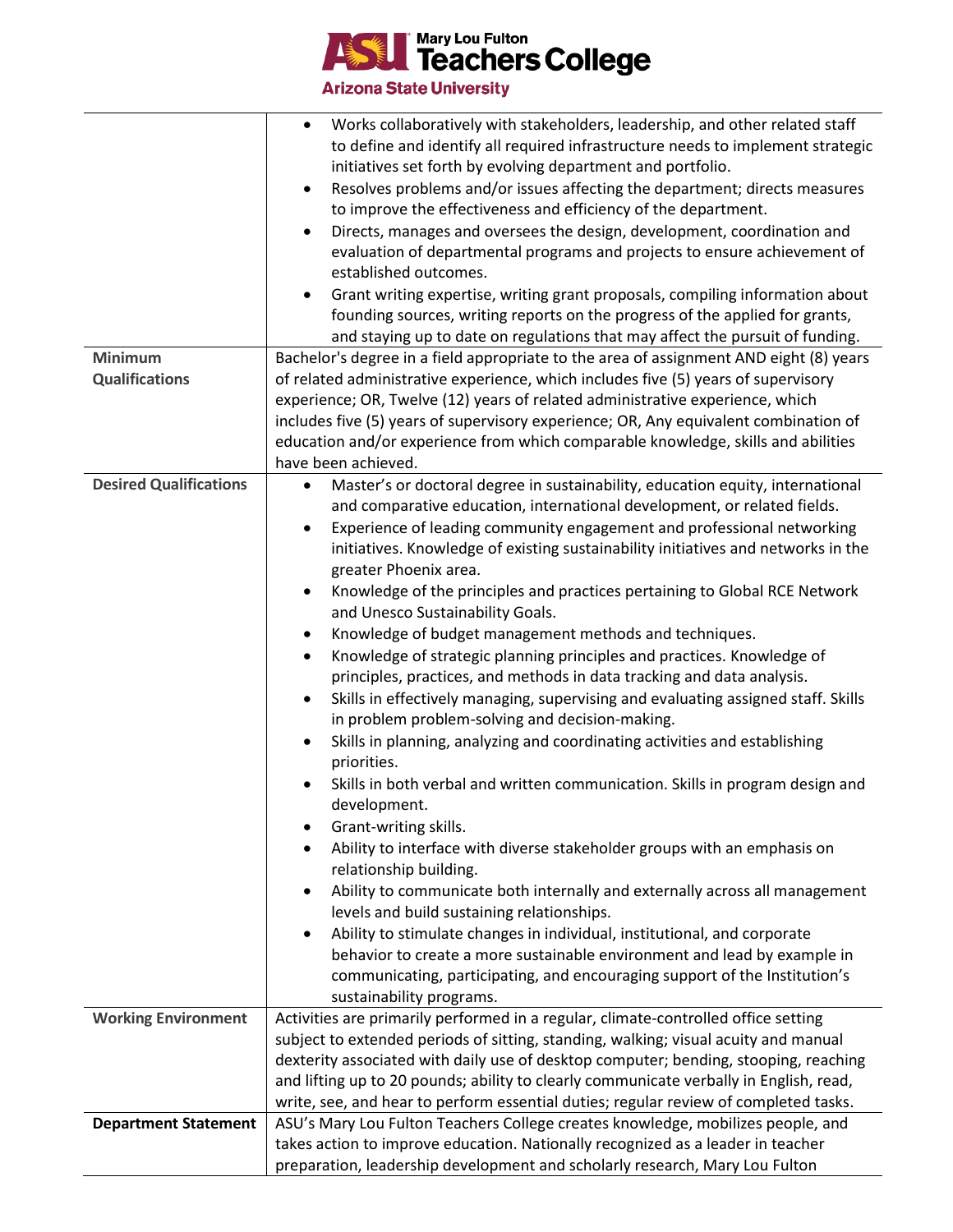

|                              | Teachers College prepares over 7,600 educators annually. MLFTC faculty create<br>knowledge by drawing from a wide range of academic disciplines to gain insight into<br>important questions about the process of learning, the practice of teaching and the<br>effects of education policy. MLFTC mobilizes people through bachelor's, master's<br>and doctoral degree programs, through non-degree professional development<br>programs and through socially embedded, multilateral community engagement.<br>MLFTC takes action by bringing people and ideas together to increase the capabilities<br>of individual educators and the performance of education systems.                                                                                                                                                                                                                                                                                                                                                                                                                                                                                                                                                                                                                                                                                                                                                                                                                                      |
|------------------------------|---------------------------------------------------------------------------------------------------------------------------------------------------------------------------------------------------------------------------------------------------------------------------------------------------------------------------------------------------------------------------------------------------------------------------------------------------------------------------------------------------------------------------------------------------------------------------------------------------------------------------------------------------------------------------------------------------------------------------------------------------------------------------------------------------------------------------------------------------------------------------------------------------------------------------------------------------------------------------------------------------------------------------------------------------------------------------------------------------------------------------------------------------------------------------------------------------------------------------------------------------------------------------------------------------------------------------------------------------------------------------------------------------------------------------------------------------------------------------------------------------------------|
|                              | Aligned with ASU's commitment to justice, equity, diversity and inclusion, MLFTC is<br>committed to advancing systemic equity in our curricula, programming and<br>institutional relationships. The college's core value of Principled Innovation connects<br>individual decision making to the pursuit of systemic equity.                                                                                                                                                                                                                                                                                                                                                                                                                                                                                                                                                                                                                                                                                                                                                                                                                                                                                                                                                                                                                                                                                                                                                                                   |
| <b>ASU Statement</b>         | Arizona State University is a new model for American higher education, an<br>unprecedented combination of academic excellence, entrepreneurial energy and<br>broad access. This New American University is a single, unified institution<br>comprising four differentiated campuses positively impacting the economic, social,<br>cultural and environmental health of the communities it serves. Its research is<br>inspired by real world application blurring the boundaries that traditionally<br>separate academic disciplines. ASU serves more than 80,000 students in<br>metropolitan Phoenix, Arizona, the nation's fifth largest city. ASU champions<br>intellectual and cultural diversity, and welcomes students from all fifty states and<br>more than one hundred nations across the globe.<br>ASU is a tobacco-free university. For details visit https://wellness.asu.edu/explore-<br>wellness/body/alcohol-and-drugs/tobacco<br>Arizona State University is a VEVRAA Federal Contractor and an Equal<br>Opportunity/Affirmative Action Employer. All qualified applicants will be considered<br>without regard to race, color, sex, religion, national origin, disability, protected<br>veteran status, or any other basis protected by law.<br>Notice of Availability of the ASU Annual Security and Fire Safety Report<br>In compliance with federal law, ASU prepares an annual report on campus security<br>and fire safety programs and resources. ASU's Annual Security and Fire Safety |
|                              | Report is available online at https://www.asu.edu/police/PDFs/ASU-Clery-<br>Report.pdf. You may request a hard copy of the report by contacting the ASU Police<br>Department at 480-965-3456.                                                                                                                                                                                                                                                                                                                                                                                                                                                                                                                                                                                                                                                                                                                                                                                                                                                                                                                                                                                                                                                                                                                                                                                                                                                                                                                 |
|                              | Relocation Assistance - For information about schools, housing child resources,<br>neighborhoods, hospitals, community events, and taxes, visit<br>https://cfo.asu.edu/az-resources.                                                                                                                                                                                                                                                                                                                                                                                                                                                                                                                                                                                                                                                                                                                                                                                                                                                                                                                                                                                                                                                                                                                                                                                                                                                                                                                          |
| <b>Employment</b>            | ASU conducts pre-employment screening which may include verification of work                                                                                                                                                                                                                                                                                                                                                                                                                                                                                                                                                                                                                                                                                                                                                                                                                                                                                                                                                                                                                                                                                                                                                                                                                                                                                                                                                                                                                                  |
| Verification                 | history, academic credentials, licenses, and certifications.                                                                                                                                                                                                                                                                                                                                                                                                                                                                                                                                                                                                                                                                                                                                                                                                                                                                                                                                                                                                                                                                                                                                                                                                                                                                                                                                                                                                                                                  |
| <b>Background Check</b>      | ASU conducts pre-employment screening for all positions which includes a criminal                                                                                                                                                                                                                                                                                                                                                                                                                                                                                                                                                                                                                                                                                                                                                                                                                                                                                                                                                                                                                                                                                                                                                                                                                                                                                                                                                                                                                             |
| <b>Statement</b>             | background check, verification of work history, academic credentials, licenses, and                                                                                                                                                                                                                                                                                                                                                                                                                                                                                                                                                                                                                                                                                                                                                                                                                                                                                                                                                                                                                                                                                                                                                                                                                                                                                                                                                                                                                           |
|                              | certifications. Employment is contingent upon successful passing of the background<br>check.                                                                                                                                                                                                                                                                                                                                                                                                                                                                                                                                                                                                                                                                                                                                                                                                                                                                                                                                                                                                                                                                                                                                                                                                                                                                                                                                                                                                                  |
| <b>Instructions to Apply</b> | Application deadline is 3:00PM Arizona time on the date indicated.                                                                                                                                                                                                                                                                                                                                                                                                                                                                                                                                                                                                                                                                                                                                                                                                                                                                                                                                                                                                                                                                                                                                                                                                                                                                                                                                                                                                                                            |
|                              |                                                                                                                                                                                                                                                                                                                                                                                                                                                                                                                                                                                                                                                                                                                                                                                                                                                                                                                                                                                                                                                                                                                                                                                                                                                                                                                                                                                                                                                                                                               |